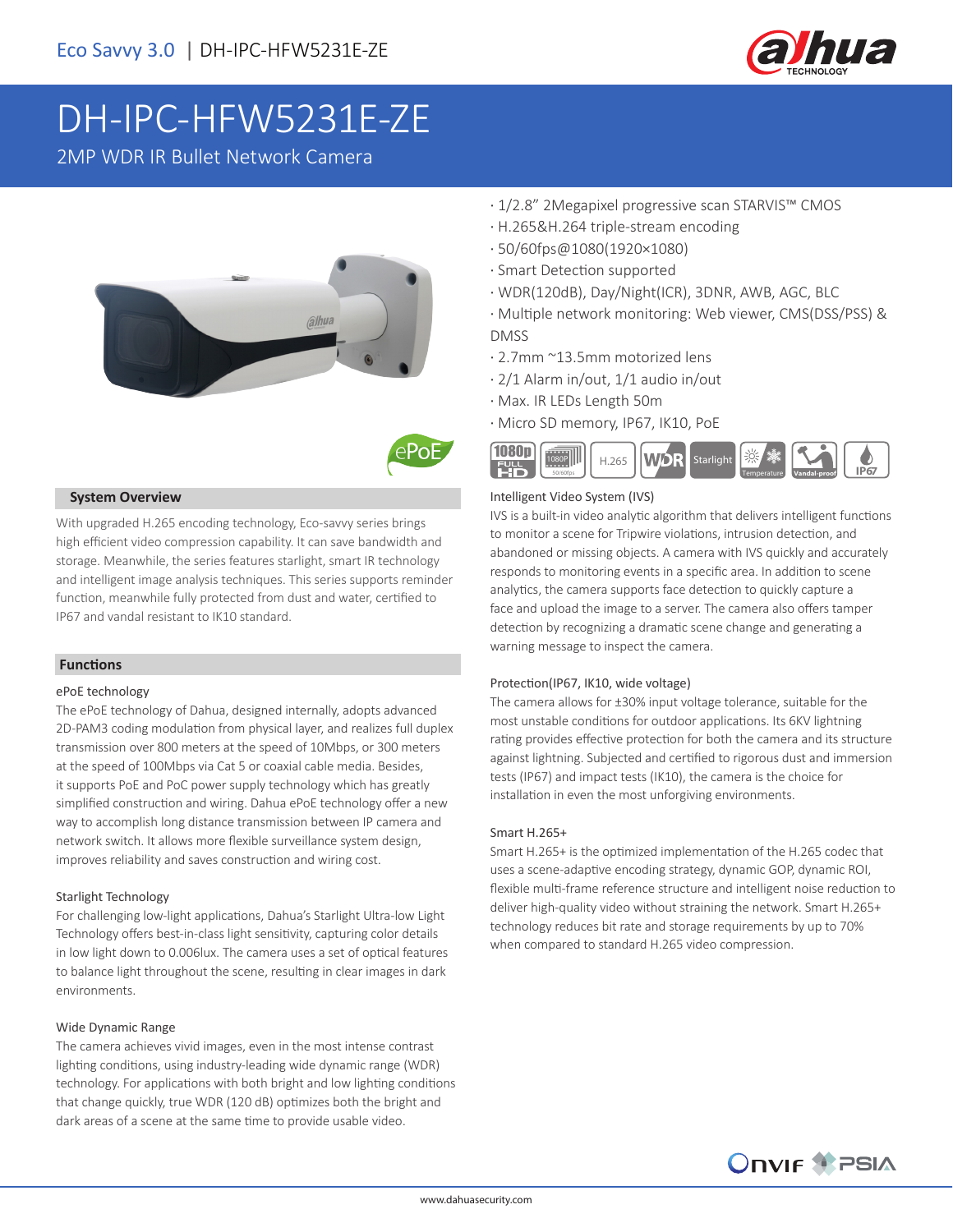## Eco Savvy 3.0 | DH-IPC-HFW5231E-ZE

| <b>Technical Specification</b><br>Camera<br>Image Sensor<br>1/2.8" 2Megapixel progressive scan CMOS<br>1920(H) x 1080(V)<br><b>Effective Pixels</b><br>256MB/32MB<br>RAM/ROM<br>Progressive<br><b>Scanning System</b><br>Auto/Manual, 1/3(4)~1/100000s<br><b>Electronic Shutter Speed</b><br>0.006Lux/F1.4 ( Color, 1/3s, 30IRE)<br>0.05Lux/F1.4 ( Color, 1/30s, 30IRE)<br>Minimum Illumination<br>OLux/F1.4 (IR on)<br>More than 50dB<br>S/N Ratio<br>Distance up to 50m (164ft)<br><b>IR Distance</b><br>Auto/ Manual<br>IR On/Off Control<br>$\overline{4}$<br><b>IR LEDS</b><br>Lens<br>Motorized/Auto Iris(DC)<br>Lens Type<br>Board-in<br>Mount Type<br>2.7mm~13.5mm<br>Focal Length<br>F1.4<br>Max. Aperture<br>H: 101°~31°, V:54°~17°<br>Angle of View<br>Optical Zoom<br>5x<br>Motorized<br><b>Focus Control</b><br><b>Close Focus Distance</b><br>0.3 <sub>m</sub><br>Detect<br>Observe<br>Recognize<br>Lens<br><b>DORI</b><br>44m(144ft)<br>18m(59ft)<br>9m(29ft)<br>4m(13ft)<br>W<br><b>Distance</b><br>T<br>143m(469ft)<br>57m(187ft)<br>28m(92ft)<br>Pan/Tilt/Rotation |  |  |  |  |  |          |
|--------------------------------------------------------------------------------------------------------------------------------------------------------------------------------------------------------------------------------------------------------------------------------------------------------------------------------------------------------------------------------------------------------------------------------------------------------------------------------------------------------------------------------------------------------------------------------------------------------------------------------------------------------------------------------------------------------------------------------------------------------------------------------------------------------------------------------------------------------------------------------------------------------------------------------------------------------------------------------------------------------------------------------------------------------------------------------------|--|--|--|--|--|----------|
|                                                                                                                                                                                                                                                                                                                                                                                                                                                                                                                                                                                                                                                                                                                                                                                                                                                                                                                                                                                                                                                                                      |  |  |  |  |  |          |
| 14m(46ft)                                                                                                                                                                                                                                                                                                                                                                                                                                                                                                                                                                                                                                                                                                                                                                                                                                                                                                                                                                                                                                                                            |  |  |  |  |  |          |
|                                                                                                                                                                                                                                                                                                                                                                                                                                                                                                                                                                                                                                                                                                                                                                                                                                                                                                                                                                                                                                                                                      |  |  |  |  |  |          |
|                                                                                                                                                                                                                                                                                                                                                                                                                                                                                                                                                                                                                                                                                                                                                                                                                                                                                                                                                                                                                                                                                      |  |  |  |  |  |          |
|                                                                                                                                                                                                                                                                                                                                                                                                                                                                                                                                                                                                                                                                                                                                                                                                                                                                                                                                                                                                                                                                                      |  |  |  |  |  |          |
|                                                                                                                                                                                                                                                                                                                                                                                                                                                                                                                                                                                                                                                                                                                                                                                                                                                                                                                                                                                                                                                                                      |  |  |  |  |  |          |
|                                                                                                                                                                                                                                                                                                                                                                                                                                                                                                                                                                                                                                                                                                                                                                                                                                                                                                                                                                                                                                                                                      |  |  |  |  |  |          |
|                                                                                                                                                                                                                                                                                                                                                                                                                                                                                                                                                                                                                                                                                                                                                                                                                                                                                                                                                                                                                                                                                      |  |  |  |  |  |          |
|                                                                                                                                                                                                                                                                                                                                                                                                                                                                                                                                                                                                                                                                                                                                                                                                                                                                                                                                                                                                                                                                                      |  |  |  |  |  |          |
|                                                                                                                                                                                                                                                                                                                                                                                                                                                                                                                                                                                                                                                                                                                                                                                                                                                                                                                                                                                                                                                                                      |  |  |  |  |  |          |
|                                                                                                                                                                                                                                                                                                                                                                                                                                                                                                                                                                                                                                                                                                                                                                                                                                                                                                                                                                                                                                                                                      |  |  |  |  |  |          |
|                                                                                                                                                                                                                                                                                                                                                                                                                                                                                                                                                                                                                                                                                                                                                                                                                                                                                                                                                                                                                                                                                      |  |  |  |  |  |          |
|                                                                                                                                                                                                                                                                                                                                                                                                                                                                                                                                                                                                                                                                                                                                                                                                                                                                                                                                                                                                                                                                                      |  |  |  |  |  |          |
|                                                                                                                                                                                                                                                                                                                                                                                                                                                                                                                                                                                                                                                                                                                                                                                                                                                                                                                                                                                                                                                                                      |  |  |  |  |  |          |
|                                                                                                                                                                                                                                                                                                                                                                                                                                                                                                                                                                                                                                                                                                                                                                                                                                                                                                                                                                                                                                                                                      |  |  |  |  |  |          |
|                                                                                                                                                                                                                                                                                                                                                                                                                                                                                                                                                                                                                                                                                                                                                                                                                                                                                                                                                                                                                                                                                      |  |  |  |  |  |          |
|                                                                                                                                                                                                                                                                                                                                                                                                                                                                                                                                                                                                                                                                                                                                                                                                                                                                                                                                                                                                                                                                                      |  |  |  |  |  |          |
|                                                                                                                                                                                                                                                                                                                                                                                                                                                                                                                                                                                                                                                                                                                                                                                                                                                                                                                                                                                                                                                                                      |  |  |  |  |  |          |
|                                                                                                                                                                                                                                                                                                                                                                                                                                                                                                                                                                                                                                                                                                                                                                                                                                                                                                                                                                                                                                                                                      |  |  |  |  |  |          |
|                                                                                                                                                                                                                                                                                                                                                                                                                                                                                                                                                                                                                                                                                                                                                                                                                                                                                                                                                                                                                                                                                      |  |  |  |  |  |          |
|                                                                                                                                                                                                                                                                                                                                                                                                                                                                                                                                                                                                                                                                                                                                                                                                                                                                                                                                                                                                                                                                                      |  |  |  |  |  |          |
|                                                                                                                                                                                                                                                                                                                                                                                                                                                                                                                                                                                                                                                                                                                                                                                                                                                                                                                                                                                                                                                                                      |  |  |  |  |  | Identify |
|                                                                                                                                                                                                                                                                                                                                                                                                                                                                                                                                                                                                                                                                                                                                                                                                                                                                                                                                                                                                                                                                                      |  |  |  |  |  |          |
|                                                                                                                                                                                                                                                                                                                                                                                                                                                                                                                                                                                                                                                                                                                                                                                                                                                                                                                                                                                                                                                                                      |  |  |  |  |  |          |
|                                                                                                                                                                                                                                                                                                                                                                                                                                                                                                                                                                                                                                                                                                                                                                                                                                                                                                                                                                                                                                                                                      |  |  |  |  |  |          |

| Pan/Tilt/Rotation Range        | Pan:0°~360°; Tilt:0°~90°; Rotation:0°~360°                                                                   |  |  |  |
|--------------------------------|--------------------------------------------------------------------------------------------------------------|--|--|--|
| Intelligence                   |                                                                                                              |  |  |  |
| <b>IVS</b>                     | Tripwire, Intrusion, Object Abandoned/Missing                                                                |  |  |  |
| Advanced Intelligent Functions | <b>Face Detection</b>                                                                                        |  |  |  |
| Video                          |                                                                                                              |  |  |  |
| Compression                    | H.265+/H.265/H.264+/H.264                                                                                    |  |  |  |
| <b>Streaming Capability</b>    | 3 Streams                                                                                                    |  |  |  |
| Resolution                     | 1080P(1920x1080)/1.3M(1280x960)/<br>720P(1280×720)/D1(704×576/704×480)/<br>VGA(640×480)/CIF(352×288/352×240) |  |  |  |
|                                | Main Stream: 1080P(1~50/60fps)                                                                               |  |  |  |
| Frame Rate                     | Sub Stream: D1(1~50/60fps)                                                                                   |  |  |  |
|                                | Third Stream: 1080P(1~25/30fps)                                                                              |  |  |  |
| <b>Bit Rate Control</b>        | CBR/VBR                                                                                                      |  |  |  |
| <b>Bit Rate</b>                | H.264: 24~9472Kbps<br>H.265: 14~5632Kbps                                                                     |  |  |  |

ׇ֚֬

| Day/Night                               | Auto(ICR) / Color / B/W                                                                                                                                 |  |  |
|-----------------------------------------|---------------------------------------------------------------------------------------------------------------------------------------------------------|--|--|
| <b>BLC Mode</b>                         | BLC / HLC / WDR(120dB)                                                                                                                                  |  |  |
| White Balance                           | Auto/Natural/Street Lamp/Outdoor/Manual                                                                                                                 |  |  |
| Gain Control                            | Auto/Manual                                                                                                                                             |  |  |
| Noise Reduction                         | 3D DNR                                                                                                                                                  |  |  |
| <b>Motion Detetion</b>                  | Off / On (4 Zone, Rectangle)                                                                                                                            |  |  |
| Region of Interest                      | Off / On (4 Zone)                                                                                                                                       |  |  |
| Electronic Image Stabilization<br>(EIS) | N/A                                                                                                                                                     |  |  |
| Smart IR                                | Support                                                                                                                                                 |  |  |
| Defog                                   | N/A                                                                                                                                                     |  |  |
| Digital Zoom                            | 16x                                                                                                                                                     |  |  |
| Flip                                    | 0°/90°/180°/270°                                                                                                                                        |  |  |
| Mirror                                  | Off/On                                                                                                                                                  |  |  |
| <b>Privacy Masking</b>                  | Off / On (4 Area, Rectangle)                                                                                                                            |  |  |
| Audio                                   |                                                                                                                                                         |  |  |
| Compression                             | G.711a/ G.711Mu/ AAC/ G.726                                                                                                                             |  |  |
| Network                                 |                                                                                                                                                         |  |  |
| Ethernet                                | RJ-45 (10/100Base-T)                                                                                                                                    |  |  |
| Protocol                                | HTTP; HTTPs; TCP; ARP; RTSP; RTP; UDP; SMTP;<br>FTP; DHCP; DNS; DDNS; PPPOE; IPv4/v6; QoS;<br>UPnP;NTP; Bonjour; 802.1x; Multicast; ICMP;<br>IGMP; SNMP |  |  |
| Interoperability                        | ONVIF, PSIA, CGI                                                                                                                                        |  |  |
| <b>Streaming Method</b>                 | Unicast / Multicast                                                                                                                                     |  |  |
| Max. User Access                        | 10 Users / 20 Users                                                                                                                                     |  |  |
| Edge Storage                            | NAS<br>Local PC for instant recording<br>Mirco SD card 128GB                                                                                            |  |  |
| Web Viewer                              | IE, Chrome, Firefox, Safari                                                                                                                             |  |  |
| Management Software                     | Smart PSS, DSS, Easy4ip                                                                                                                                 |  |  |
| <b>Smart Phone</b>                      | IOS, Android                                                                                                                                            |  |  |
| Certifications                          |                                                                                                                                                         |  |  |
| Certifications                          | CE (EN 60950:2000)<br>UL:UL60950-1<br>FCC: FCC Part 15 Subpart B                                                                                        |  |  |
| Interface                               |                                                                                                                                                         |  |  |
| Video Interface                         | 1 Port(For adjustment only)                                                                                                                             |  |  |
| Audio Interface                         | 1/1 channel In/Out                                                                                                                                      |  |  |
| <b>RS485</b>                            | N/A                                                                                                                                                     |  |  |
| Alarm                                   | 2 channel In: 5mA 5VDC<br>1 channel Out: 300mA 12VDC                                                                                                    |  |  |
| Electrical                              |                                                                                                                                                         |  |  |
| Power Supply                            | DC12V, PoE (802.3af)(Class 0)                                                                                                                           |  |  |
| Power Consumption                       | $<$ 12.95W                                                                                                                                              |  |  |